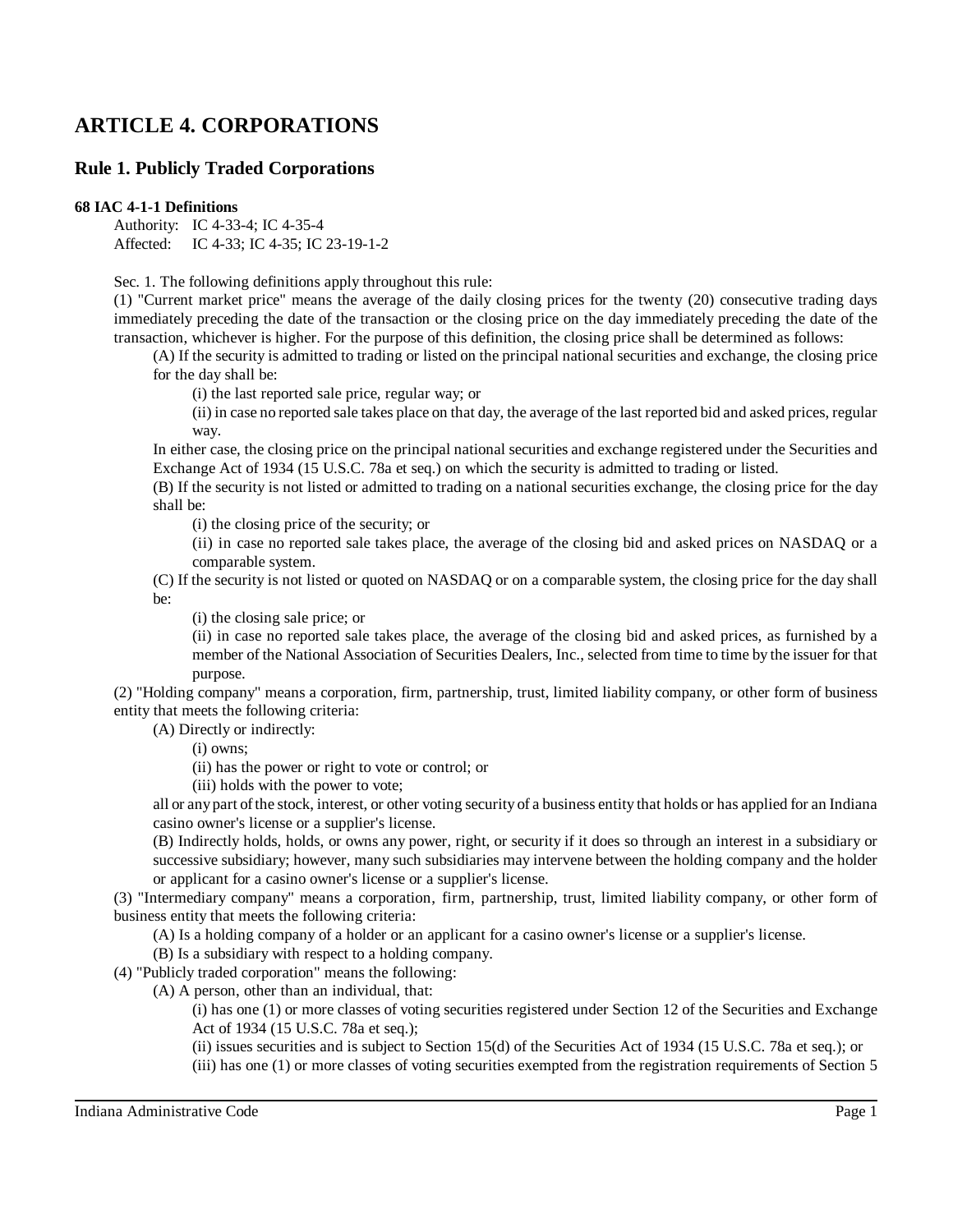of the Securities Act of 1933 (15 U.S.C. 78a et seq.) due to an exemption contained in Section 3(a)(10), 3(a)(11), or 3(c) of the Securities Act of 1933 (15 U.S.C. 78a et seq.);

or any other company required to file under the Securities and Exchange Act of 1934.

(B) A person, other than an individual, created under the laws of a foreign country that:

(i) has one (1) or more classes of voting securities registered on that country's securities exchange or over-thecounter market; and

(ii) the commission has determined that the business entity's activities are regulated in a manner that protects the investors and Indiana.

The term includes any person, other than an individual, that has securities registered or is an issuer under this definition solely because it guaranteed a security issued by an affiliate under a public offering and is considered by the Securities and Exchange Commission to be a co-issuer of a public offering of securities under Rule 140 of the Securities and Exchange Act of 1934 (15 U.S.C. 78a et seq.).

(5) "Public offering" means a sale of voting securities that is subject to the registration requirements of Section 5 of the Securities Act of 1933 (15 U.S.C. 78a et seq.), or that is exempt from the requirements solely by reason of an exemption contained in either:

(A) Section  $3(a)(10)$ ,  $3(a)(11)$ , or  $3(c)$  of the Securities Act of 1933 (15 U.S.C. 78a et seq.); or

(B) Regulation A or Regulation D adopted under Section 3(b) of the Securities Act of 1933 (15 U.S.C. 78a et seq.). (6) "Security" has the meaning set forth in IC 23-19-1-2(28).

(7) "Subsidiary" means a firm, partnership, trust, limited liability company, or other form of business organization, all or any interest of which is:

(A) owned;

(B) subject to a power or right of control; or

(C) held with power to vote;

directly, indirectly, or in conjunction with a holding company or intermediary company.

(8) "Voting security" means a security the holder of which is entitled to vote generally for the election of a member or members of the board of directors or board of trustees of a corporation or a comparable person or persons in the case of a partnership, trust, or other form of business organization other than a corporation.

(Indiana Gaming Commission; 68 IAC 4-1-1; filed Dec 11, 1995, 4:30 p.m.: 19 IR 1026; readopted filed Dec 1, 2003, 9:45 a.m.: 27 IR 1295; readopted filed Sep 22, 2009, 4:00 p.m.: 20091021-IR-068090475RFA; filed Dec 6, 2012, 2:32 p.m.: 20130102-IR-*068110786FRA; readopted filed Sep 19, 2018, 4:09 p.m.: 20181017-IR-068180283RFA)*

## **68 IAC 4-1-2 Applicability**

Authority: IC 4-33-4; IC 4-35-4 Affected: IC 4-33; IC 4-35

Sec. 2. (a) This rule applies to publicly traded corporations holding casino owners' licenses, certificates of suitability, or supplier licenses in Indiana and casino licensees, casino license applicants, or supplier licensees owned directly or indirectly by a publiclytraded corporation, whether through a subsidiaryor intermediarycompanythereof, where the ownership interest directly or indirectly is, or will be upon approval by the commission, five percent (5%) or more of the entire casino licensee, casino license applicant, or supplier licensee.

(b) If the commission determines that a publicly traded corporation, or a subsidiary, intermediary company, or holding company thereof hasthe actual ability to exercise influence over a casino licensee or supplier licensee, regardless of the percentage of ownership possessed by the entity, the commission may require the entity to comply with this rule. *(Indiana Gaming Commission; 68 IAC 4-1-2; filed Dec 11, 1995, 4:30 p.m.: 19 IR 1027; readopted filed Dec 1, 2003, 9:45 a.m.: 27 IR 1296; readopted filed Sep 22, 2009, 4:00 p.m.: 20091021-IR-068090475RFA; filed Dec 6, 2012, 2:32 p.m.: 20130102-IR-068110786FRA; readopted filed Sep 19, 2018, 4:09 p.m.: 20181017-IR-068180283RFA)*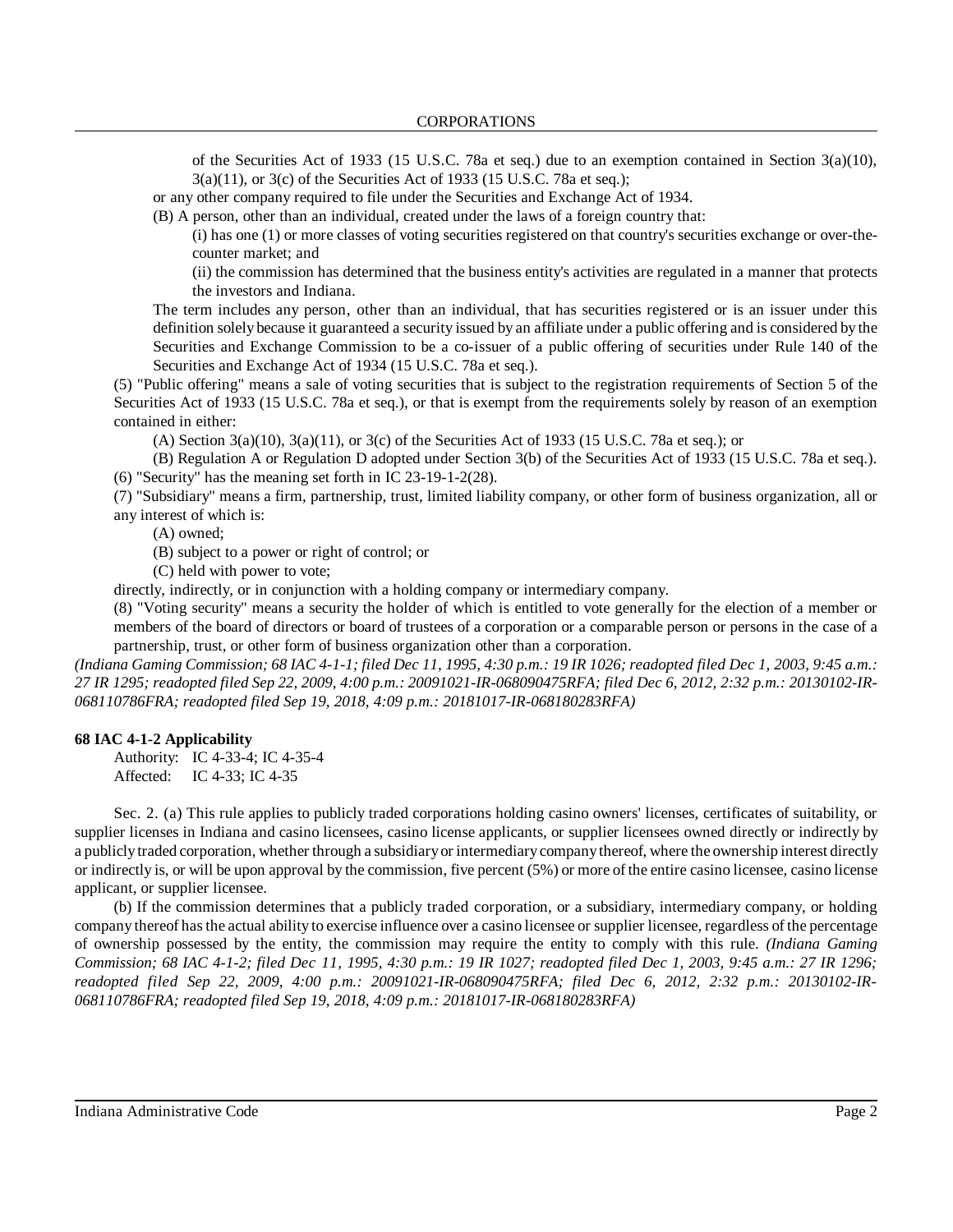### **68 IAC 4-1-3 Public offerings**

Authority: IC 4-33-4; IC 4-35-4 Affected: IC 4-33; IC 4-35

Sec. 3. A casino licensee, casino license applicant, supplier licensee, affiliate, or controlling person thereof commencing a public offering must notify the commission, with regard to a public offering to be registered with the Securities and Exchange Commission, no later than ten (10) business days after the initial filing of a registration statement with the Securities and Exchange Commission, or, with regard to any other type of public offering, no later than ten (10) business days prior to the public use or distribution of an offering document, if the casino licensee, supplier licensee, affiliate, or controlling person thereof intending to issue the voting securities:

(1) is not a publicly traded corporation; or

(2) is a publicly traded corporation and if the proceeds of the offering, in whole or in part, are intended to be used to:

- (A) pay for the construction of a gambling operation to be owned or operated by the licensee in Indiana;
- (B) acquire a direct or indirect interest in a gambling operation located in Indiana or a supplier licensee;
- (C) finance the operation of a gambling operation in Indiana by the licensee; or

(D) retire or extend obligations incurred for one (1) or more purposes set forth in clause (A), (B), or (C). (Indiana Gaming Commission; 68 IAC 4-1-3; filed Dec 11, 1995, 4:30 p.m.: 19 IR 1027; readopted filed Dec 1, 2003, 9:45 a.m.: 27 IR 1296; readopted filed Sep 22, 2009, 4:00 p.m.: 20091021-IR-068090475RFA; filed Dec 6, 2012, 2:32 p.m.: 20130102-IR-*068110786FRA; readopted filed Sep 19, 2018, 4:09 p.m.: 20181017-IR-068180283RFA)*

#### **68 IAC 4-1-4 Notice of public offering**

Authority: IC 4-33-4; IC 4-35-4 Affected: IC 4-33; IC 4-35

Sec. 4. A person notifying the commission of a public offering shall disclose the following information:

(1) A description of the voting securities to be offered.

(2) The proposed terms upon which the voting securities are to be offered.

(3) The anticipated gross and net proceeds of the offering, including a detailed list of expenses.

(4) The use of the proceeds.

(5) The name and address of the lead underwriter.

(6) The forms ofthe underwriting agreement, the agreement underwriters, if any, and the selected dealers agreements, if any.

(7) A statement of intended compliance with all applicable federal, state, local, and foreign securities laws.

(8) The names and addresses of the casino licensee or supplier licensee's counsel for the public offering, independent auditors, and special consultants for the offering.

(9) If any voting securities to be issued are not to be offered to the general public, the general nature of the offerees and the form of the offering.

(10) Any other offering material filed with the Securities and Exchange Commission that is required to be submitted pursuant to the direction of the Securities and Exchange Commission.

(Indiana Gaming Commission; 68 IAC 4-1-4; filed Dec 11, 1995, 4:30 p.m.: 19 IR 1027; readopted filed Dec 1, 2003, 9:45 a.m.: 27 IR 1296; readopted filed Sep 22, 2009, 4:00 p.m.: 20091021-IR-068090475RFA; filed Dec 6, 2012, 2:32 p.m.: 20130102-IR-*068110786FRA; readopted filed Sep 19, 2018, 4:09 p.m.: 20181017-IR-068180283RFA)*

## **68 IAC 4-1-5 Fraudulent and deceptive practices prohibited**

Authority: IC 4-33-4; IC 4-35-4

Affected: IC 4-33; IC 4-35; IC 23-19-1

Sec. 5. The executive director mayinitiate a disciplinaryaction under 68 IAC 13 if a person, in connection with the purchase or sale of any security issued by a casino licensee, supplier licensee, affiliate, or controlling person thereof:

(1) is found guilty of;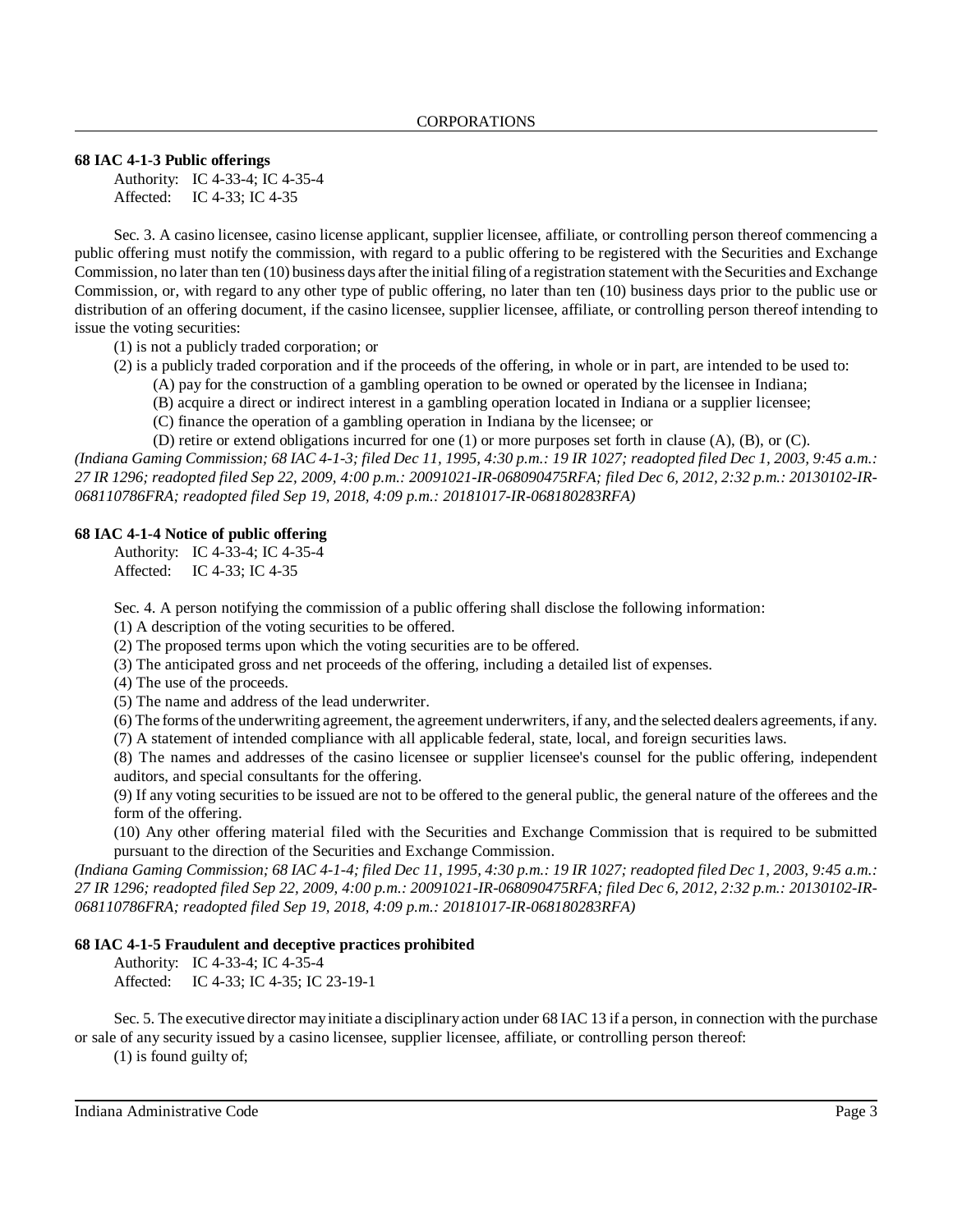(2) pleads nolo contendere to;

(3) is the subject of a final cease and desist order with respect to;

(4) is subject to an order of permanent injunction issued on the basis of; or

(5) is the subject of a similar final action taken on the basis of;

a violation ofRule 10b-5 promulgated by the Securities and Exchange Commission under Section 10(b) ofthe Securities Exchange Act of 1934 (15 U.S.C. 78a et seq.) or a violation of IC 23-19-1. *(Indiana Gaming Commission; 68 IAC 4-1-5; filed Dec 11, 1995,* 4:30 p.m.: 19 IR 1028; readopted filed Dec 1, 2003, 9:45 a.m.: 27 IR 1297; readopted filed Sep 22, 2009, 4:00 p.m.: 20091021-IR-068090475RFA; filed Dec 6, 2012, 2:32 p.m.: 20130102-IR-068110786FRA; readopted filed Sep 19, 2018, 4:09 p.m.: 20181017-*IR-068180283RFA)*

#### **68 IAC 4-1-6 Submission of proxy and information statements**

Authority: IC 4-33-4; IC 4-35-4 Affected: IC 4-33; IC 4-35

Sec. 6. A publicly traded corporation that is a casino licensee or supplier licensee shall, within ten (10) business days after distributing to its security holders any:

(1) proxy statement subject to Regulation 14A of the Securities and Exchange Commission; or

(2) information statement subject to Regulation 14C of the Securities and Exchange Commission;

submit the proxy statement or information statement to the commission. *(Indiana Gaming Commission; 68 IAC 4-1-6; filed Dec 11, 1995, 4:30 p.m.: 19 IR 1028; readopted filed Dec 1, 2003, 9:45 a.m.: 27 IR 1297; readopted filed Sep 22, 2009, 4:00 p.m.: 20091021-IR-068090475RFA; filed Dec 6, 2012, 2:32 p.m.: 20130102-IR-068110786FRA; readopted filed Sep 19, 2018, 4:09 p.m.: 20181017-IR-068180283RFA)*

#### **68 IAC 4-1-7 Reporting requirements**

Authority: IC 4-33-4; IC 4-35-4 Affected: IC 4-33; IC 4-35

Sec. 7. (a) A publicly traded corporation that is a casino licensee, a casino license applicant, or a supplier licensee that files: (1) Form 13-G;

- (2) Form 4;
- (3) Form 10;
- (4) Form 10-Q;
- (5) Form 10-K;
- (6) Form 8-K;
- (7) Form 1-A;
- (8) Registration Statement S-1;
- (9) Registration Statement SB-2;
- (10) Registration Statement 10-SB;
- (11) Report 10-KSB;
- (12) Report 10-QSB;
- (13) Schedule 13e-3;
- (14) Schedule 14D-9; or

(15) any filing required by Rule 14f-1 promulgated under the Securities Exchange Act of 1934 (15 U.S.C. 78a et seq.); shall notify the directors of background and financial investigations for the commission within ten (10) business days of filing the document with the Securities and Exchange Commission.

(b) A publicly traded corporation that is a casino licensee or supplier licensee that receives anymaterial document filed with the Securities and Exchange Commission by any other person relating to the publicly traded corporation shall, within ten (10) business days following receipt, file one (1) copy of the document with the commission.

(c) A publicly traded corporation that is a casino licensee or supplier licensee shall do the following: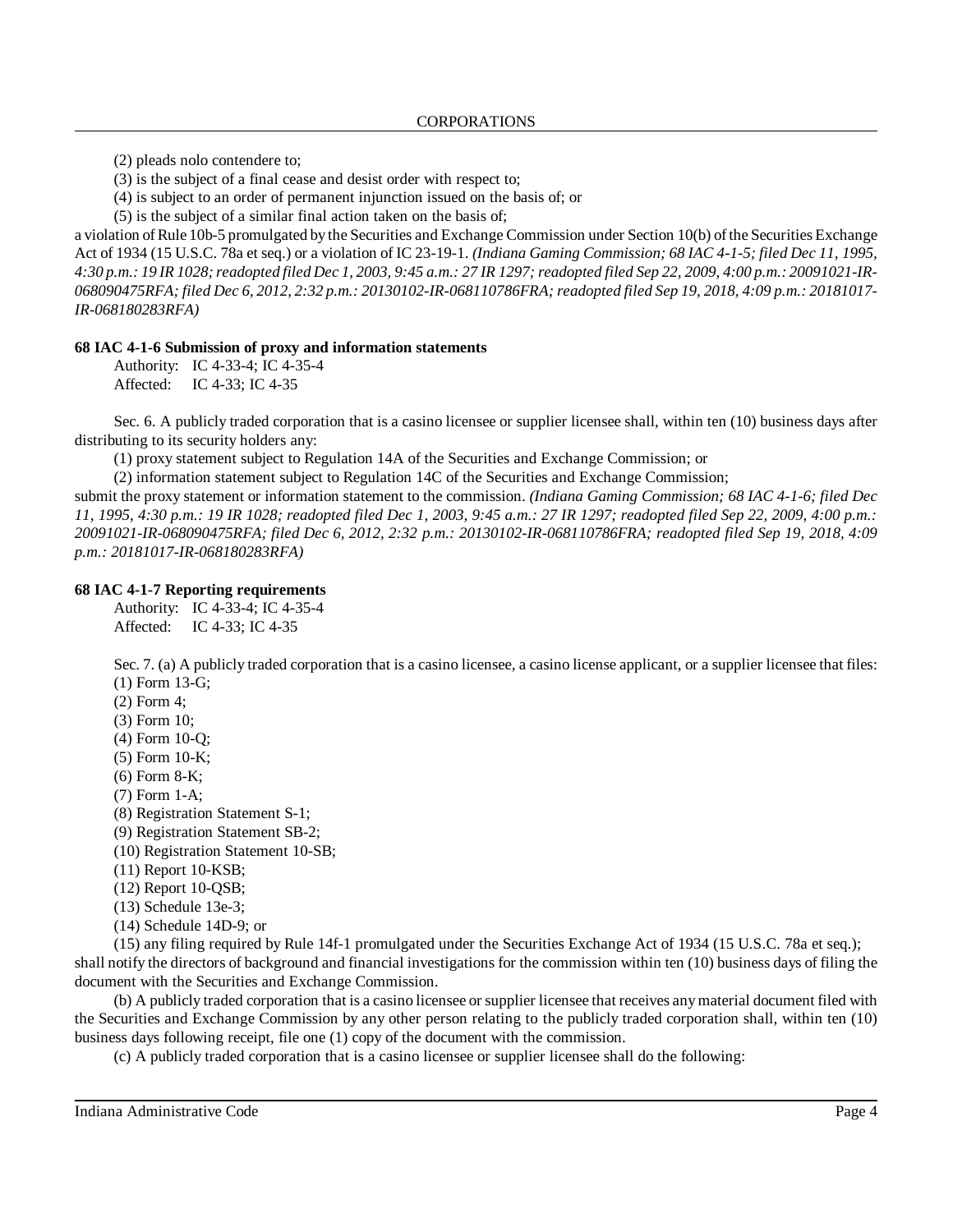(1) File a list of recordholders and beneficial owners of its voting securities with the commission annually.

(2) Report to the commission the election or appointment of any director, executive officer, or any other officer of the licensee, holding company, or intermediary company thereof who is actively and directly engaged in the administration or supervision of the casino gambling operation or the supplier licensee.

(3) Advise the commission, in writing, that a keyperson or substantial owner of the publicly traded corporation has disposed of any of the publicly traded corporation's voting securities by the fifteenth day of the month following the transaction.

(d) A casino licensee, supplier licensee, intermediary, or holding company thereof shall file any other document requested by the commission to ensure compliance with IC 4-33, IC 4-35, or this title within thirty (30) days or any other time established by the commission. (Indiana Gaming Commission; 68 IAC 4-1-7; filed Dec 11, 1995, 4:30 p.m.: 19 IR 1028; readopted filed Dec 1, 2003, 9:45 a.m.: 27 IR 1297; readopted filed Sep 22, 2009, 4:00 p.m.: 20091021-IR-068090475RFA; filed Dec 6, 2012, 2:32 *p.m.: 20130102-IR-068110786FRA; readopted filed Sep 19, 2018, 4:09 p.m.: 20181017-IR-068180283RFA)*

#### **68 IAC 4-1-8 Required charter provisions**

Authority: IC 4-33-4; IC 4-35-4 Affected: IC 4-33; IC 4-35

Sec. 8. (a) The following provisions, or similar provisions approved by the executive director in accordance with subsection (d), must be included in the articles of incorporation, or similar organization documents, of a publicly traded casino licensee or supplier licensee: "The [corporation] [partnership] [limited liability company] shall not issue five percent (5%) or greater of any voting securities or other voting interests to a person except in accordance with the provisions of IC 4-33, IC 4-35, and the rules promulgated thereunder (68 IAC). The issuance of any voting securities or other voting interests in violation thereofshall be void and the voting securities or other voting interests shall be deemed not to be issued and outstanding until one (1) of the following occurs:

(1) The [corporation] [partnership] [limited liability company] shall cease to be subject to the jurisdiction of the Indiana Gaming Commission.

(2) The Indiana Gaming Commission shall, by affirmative action, validate the issuance or waive any defect in issuance.

No voting securities or other voting interests issued by the [corporation] [partnership] [limited liability company] and no interest, claim, or charge of five percent (5%) or greater therein or thereto shall be transferred in any manner whatsoever except in accordance with the provisions of IC 4-33, IC 4-35, and the rules promulgated thereunder (68 IAC). Any transfer in violation thereof shall be void until one (1) of the following occurs:

(1) The [corporation] [partnership] [limited liability company] shall cease to be subject to the jurisdiction of the Indiana Gaming Commission.

(2) The Indiana Gaming Commission shall, by affirmative action, validate the transfer or waive any defect in the transfer.

If the Indiana Gaming Commission at any time determines that a holder of voting securities or other voting interests of this [corporation] [partnership] [limited liability company] shall be denied the application for transfer, then the issuer of the voting securities or other voting interests may, within thirty (30) days after the denial, purchase the voting securities or other voting interests of the denied applicant at the lesser of the:

(1) market price of the ownership interest; or

(2) price at which the applicant purchased the ownership interest;

unless the voting securities or other voting interests are transferred to a suitable person (as determined by the commission) within thirty (30) days after the denial of the application for transfer of ownership.

Until the voting securities or other voting interests are owned by persons found by the commission to be suitable to own them, the following restrictions must be followed:

(1) The [corporation] [partnership] [limited liability company] shall not be required or permitted to pay any dividend or interest with regard to the voting securities or other voting interests.

(2) The holder of the voting securities or other voting interests shall not be entitled to vote on any matter as the holder of the voting securities or other voting interests, and the voting securities or other voting interests shall not for any purposes be included in the voting securities or other voting interests of the [corporation] [partnership] [limited liability company] entitled to vote.